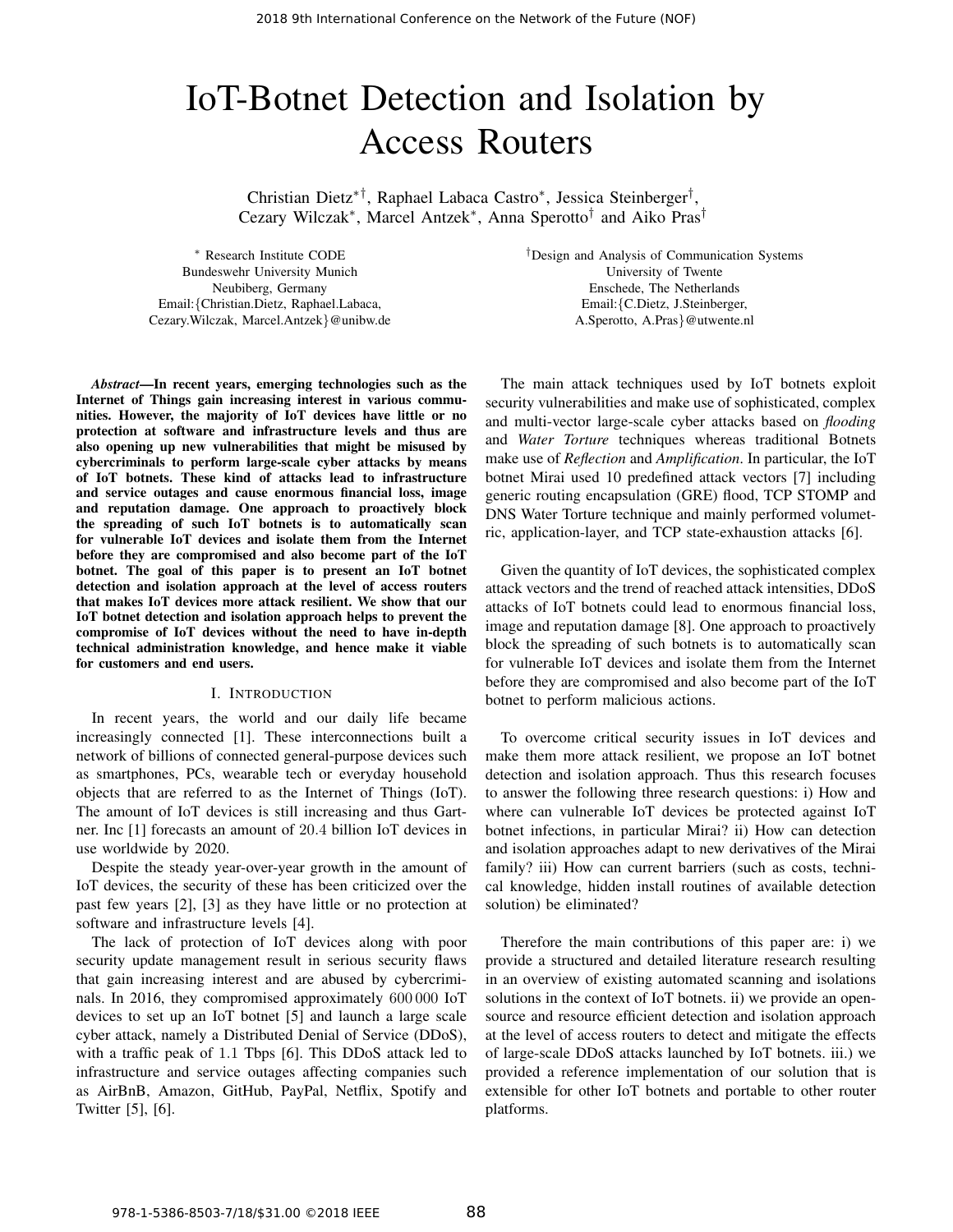

Fig. 1. Life cycle of an IoT botnet partially based on [9]

# II. TERMINOLOGY

In this section, we introduce the terms used throughout the paper and thus support better understanding of our work. First, we define SmartHome and IoT. Next, we generally describe the term botnet and provide a main introduction of a general botnet life cycle. Furthermore, we clarify the specific characteristics of IoT botnets.

#### *A. IoT and SmartHome*

The term *IoT* refers to an application domain that integrates different technological and social fields [10]. According to IETF [11], "The Internet of Things is the network of physical objects or "things" embedded with electronics, software, sensors, and connectivity to enable objects to exchange data with the manufacturer, operator and/or other connected devices." We adhere to the definition of IoT presented in [11]. Within this general definition of IoT devices SmartHomes represent an application domain described as follows: "*SmartHomes* are homes equipped with technology that provides the occupants with comprehensive information about the state of their home and allows them to control all connected devices, including remotely" [12]. Examples of such smart devices are cameras, TVs or fridges. Furthermore, ENISA [12] describes SmartHome as "a point of intense contact between networked information technology and physical space. This will create new yet unknown threat and vulnerability models that are the result of bringing together both the virtual and physical context". We also adhere to the definition of SmartHome presented in [12].

## *B. Botnet vs IoT Botnet*

Botnets are networks of devices which have been infected with malware allowing a malicious actor to remotely control them. Although botnets are not new, IoT botnets disrupted the way some attacks are performed over the last few years. That is because unlike regular botnets the goal of the malicious IoT network varies substantially from its counterpart. While botnets were primarily responsible for spam advertised pharmaceuticals, robbing bank credentials and advertisement click fraud [8], IoT botnets have been reported to perform DDoS attacks [13]. That is based on the fact that such IoT devices are constantly online and their combined bandwidth is powerful enough to perform Denials-of-Services while lacking maintenance from security perspective, which allows criminals to leverage powerful attacks by combining a large number of compromised devices. One example of such an IoT botnet is Mirai. However since the source code has been leaked on the Internet many variants evolved including Satori, Okiru, Persirai, Masuta and Puremasuta [14].

In general botnets have a similar behavior regardless of their variant or the malware family they belong to. More specifically, IoT and regular botnets share similar botnet life cycles when compromising new devices.

In this paper, we refer to a bot as a compromised device remotely controlled by an attacker or botmaster.

The life cycle of a typical IoT botnet is visualized in Figure 1 and can be generally summarized into the following 7 stages: i) Scan the (inter)network for open ports on connected devices. ii) Brute-force the discovered ports to gain access to victims. iii) Kill potential competitors on the infected hosts. iv) Create a command and control (C&C) channel with the botmaster. v) Execute and sometimes delete malicious script (runs in memory). vi) Spread through the network by searching for new instances. vii) Launch attacks or perform other malicious actions.

This life cycle was observed in Mirai [15] and in some of its variants like Satori or Persirai [13]. Although the general operation remains the same, some steps might differ such as the initial compromise. For example, instead of scanning the network for open ports on devices, Satori attempts [16] to connect on ports 37 215 and 52 869 using an exploit while Persirai exploits [13] a reported zero-day vulnerability that provides access directly to the password data. Nevertheless, once the IoT-devices are infected, all of them can be used to execute large-scale DDoS attacks (e.g., attack against the French cloud service provider OVH where peaks of 1.1 Tbps were registered using a Mirai botnet [6]).

# *C. Detection and Defense*

Throughout this paper the term *detection* refers to identifying vulnerabilities of connected IoT devices (e.g. open port and default credentials) that can be used to compromise a specific IoT device. We refer to *detection* as a proactively performed detection, which is done without triggering events or user interaction and targets the first stage of the botnet lifecylce (see Figure 1). We consider *defense* as reactive, as it is triggered by the detection output. Further *defense* refers to the automated creation of firewall rules that isolate vulnerable IoT devices from the Internet and thus prevent the device from becoming part of a botnet.

# III. SCENARIO, REQUIREMENTS & ASSUMPTIONS

In this Section, we describe the main focus of this work. First, we define the networks in which we are going to place the detection and isolation approach. Second, we define requirements that the detection and isolation approach should fulfill, as they emerged from the scenario described in Section III-A. In the following, we will use these requirements to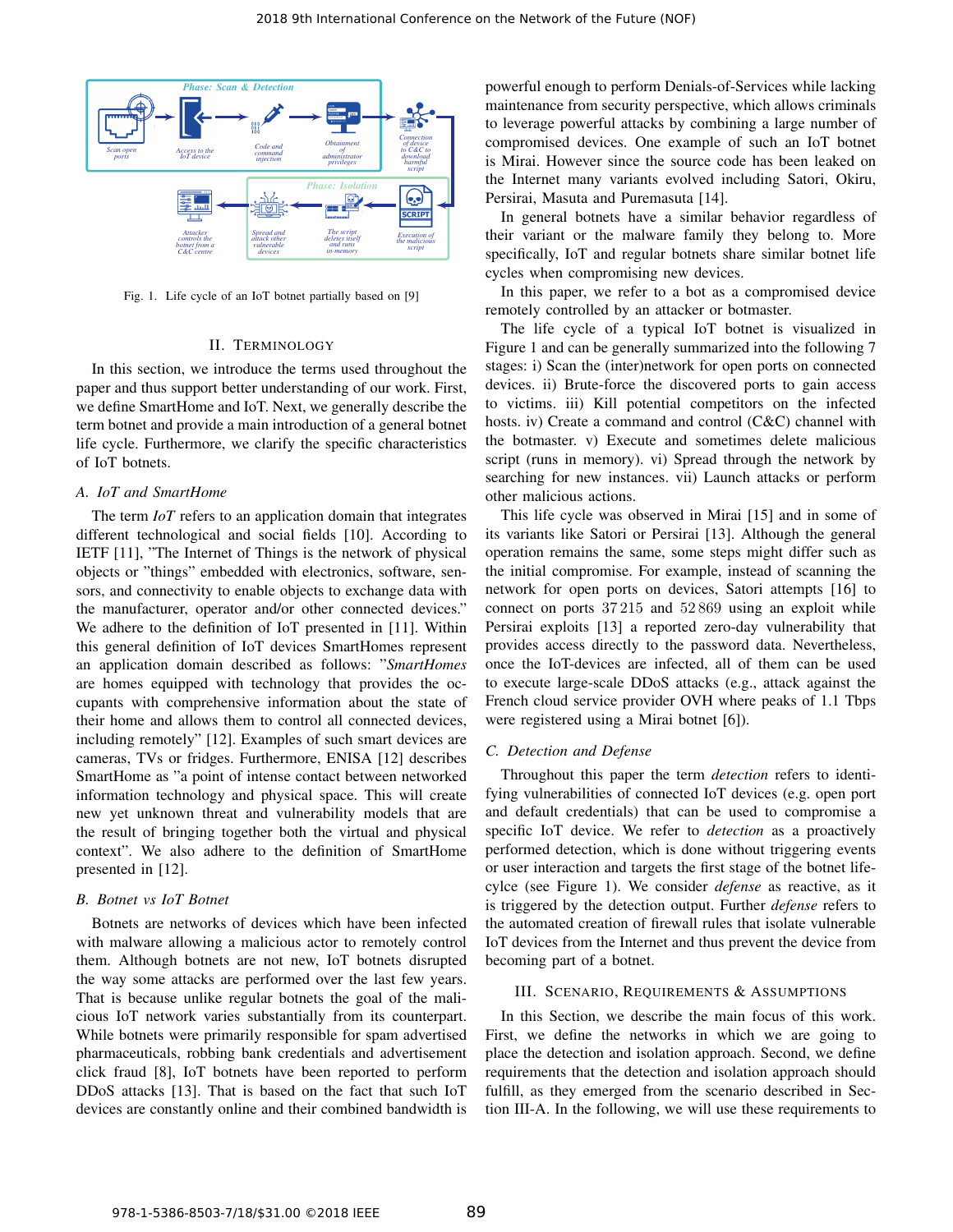evaluate the detection and isolation approach in the context of large-scale DDoS attacks and at the level of access routers.

# *A. Scenario*

The focus of this work are SmartHome IoT devices that are connected to the Internet via multiple ISP networks. According to [2]–[4], we assume that the IoT devices have little or no protection at software and infrastructure levels and are thus vulnerable to brute-force attacks against remote services like Telnet or SSH. We only focus on devices that are directly connected to the Internet via an access router and on SmartHomes that have a diverse set of devices of which some appear and disappear (e.g. SmartPhones and Watches) in the network while others are setup once and run for a couple of years (IP-cameras, Printers, SmartLights, TVs, SmartLocks) [12]. Further, we focus on IoT devices that do not check automatically for software updates and vulnerabilities on a regular basis and require a user interaction to implement security patches to fix known vulnerabilities. Besides, the heterogeneous set of IoT devices used in such a scenario, we also focus on a diverse set of manufacturers of which some care about security and will provide updates and patches while others do not offer updates or may even disappear from the market. As described in Section I, a botnet composed of such devices already have been used in large-scale DDoS attacks. Consequently, proactive countermeasures that are independent of the kind of IoT device and its manufacturer are required. To stay independent of device manufacturers, but handle the effects caused by an IoT botnet attack as close as possible to the source, we propose an access router based approach.

# *B. Requirements*

In this Section, we introduce nine requirements that an access router based IoT botnet defense solution should fulfill. The requirements are derived from [17], [18].

Resource efficiency: Today, most access routers can be considered to have low computational power and memory capacities. Therefore an access router based botnet defense solution has to be thrifty with its resource consumption. Furthermore, scanning for vulnerabilities requires the scanned devices to be powered up and connected to the local network. This can be critical e.g. in case of battery powered devices such as wireless security cameras the scanning frequency scope and duration can have a crucial impact on the scanned device. Consequently, the solution has to take care of its impact on the scanned device.

Scalability: The continuous increase of IoT devices per house hold [1] confronts access router based scanning and isolation solutions with numerous potentially vulnerable devices in the next years. As a consequence, the proposed IoT solution must ensure scalability to be able to handle the increasing amount of devices.

Platform independence: As various device manufacturers and product lines are available on the access router market that offer different hardware configurations (e.g. memory capacity and CPU power) a diverse set of access routers with different operating systems (Unix-like) and firewall solutions are in use. Therefore, the proposed solution must ensure platform independence to be used on similar access router platforms.

Extendibility: The IoT defense solution should be able to handle different types of vulnerabilities and should be extensible to be used against newly appearing botnet families. Therefore, the solution should be modular and ensure extensibility due to the use of plugins.

Dynamic device discovery: In SmartHome environments usually different types of devices exist. Some devices are stationary such as security cameras or TVs while others are mobile like Smartphones or Tablets. Furthermore, guests that bring their own device might bring the risk to infect other IoT devices with malware or face a compromise of their own IoT device. Therefore, those IoT devices should be scanned immediately after joining and regularly during the connected time.

Ease of deployment: Usually, access routers are bought by end users with little or no technical knowledge. The deployment and use of an IoT detection and isolation solution must ensure as little user interaction as possible.

Timeliness: To effectively mitigate the effects caused by an IoT botnet, an access router based IoT detection and isolation solution requires frequently updated firmware and security patches. Further, the solution should provide the ability to detect changes on the local networks in short periods of time (e.g. minutes). These changes might be caused by new devices joining the network or known devices leaving and reconnecting to the local network.

Cost-consciousness: To reach a high number of deployed scanning and isolation instances of the IoT botnet detection and isolation approach and thus secured IoT devices, the cost of deploying such solution can be a barrier for some home users as well as for ISP providing remotely managed routers. To increase acceptance by the end-users, the envisioned solution should be usable on popular existing hardware and should be open source to avoid license costs.

**Open source:** To prevent security by obscurity, increase the acceptance of end users, professionals as well as the access router manufactures, the use of the IoT detection and isolation approach should be open source.

# *C. Assumptions*

The use of an access router based botnet defense solutions depends on the end users willingness and the technical ability to deploy our solution. Today, many ISPs provide remotely managed access routers and hand them to their customers. Therefore, we assume that ISPs are motivated to keep their networks "clean" and also want to mitigate large-scale attacks before attack traffic threatens their own network. However, we consider incentivizing ISPs and end-users to be beyond the scope of this work. For our research, we always assume that end users and ISPs are motivated to use our solution. Furthermore, we assume that the access router is either based on OpenWRT or a similar Unix-like operating system that is on an up-to-date patch-level and provides enough resources to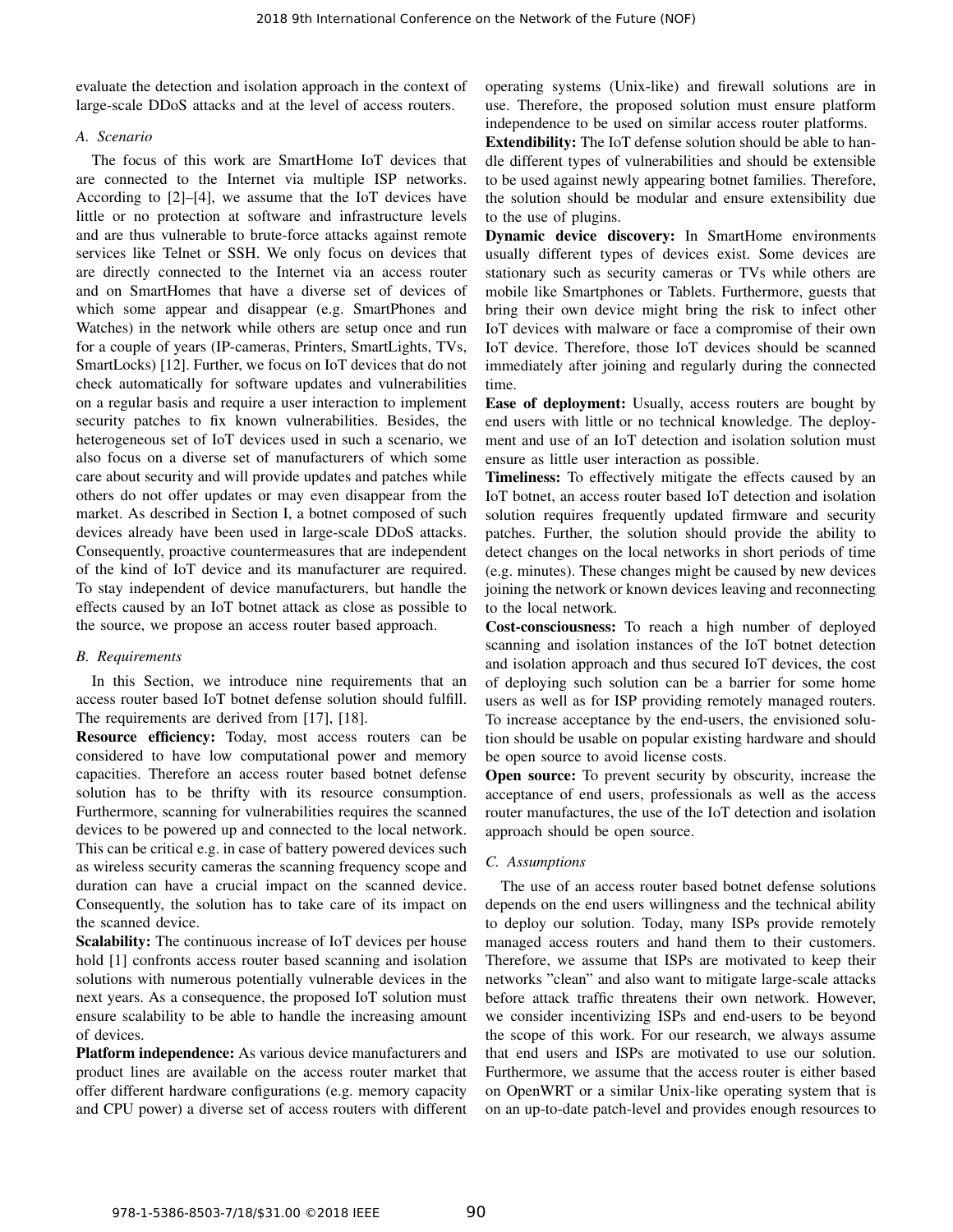run our solution. Finally, we assume that the vulnerable IoT devices are directly connected to the access router via WiFi or standard Ethernet. IoT devices connected via Bluetooth, ZigBee or Z-Wave are considered out of the scope of this work.

## IV. RELATED WORK

In this Section, we present works that have been published in the area of IoT botnets, their detection and isolation, and the mitigation of large-scale DDoS attacks.

Zang and Green [19] proposed an IoT defense algorithm to prevent DDoS attacks by making IoT devices in same way intelligent as bots, while preserving a lightweight and inexpensive solution. To understand the difference between a benign and a malicious request, a node analyzes the consistency of the packet content. Although results showed that this approach helps to prevent attacks, it depends on the limited resources of every bot. However, a monitoring node to deal with the extra demand in storage is missing.

A host-based intrusion detection and mitigation (IoT-IDM) was presented by Nobakht et al. [20]. This IoT-IDM addresses malicious activity and blocks intruders from accessing the devices using Software-Defined Networking (SDN) with the OpenFlow protocol. Once an attack in the SmartHome environment is identified at network-level, the IoT-IDM creates policies to block and move infected hosts into quarantine. The IoT-IDM evaluation was only performed using an attack script against smart hues bulbs. In addition, the IoT-IDM is limited to have IoT devices be added manually.

In contrast to IoT-IDM and its analysis of packets, Jerkins [21] modified the leaked code from Mirai and deployed a benign botnet. This botnet uses the same compromise technique to scan and create a list of vulnerable devices and alert law enforcement agencies and IoT device owners about identified vulnerabilities. The source code designed to kill telnet, SSH and HTTP servers remains available on the IoT device with all scanning abilities to avoid further infections and to prevent further propagation. Even though, all attack functions have been removed and given the technical feasibility of such a strategy, the author recognizes the approach infringes laws in many jurisdictions given the lack of geographical boundaries of such botnets.

Further approaches related to our work can be categorized in the three categories: i) vulnerability scanning ii) access router based security monitoring and iii) compromise detection.

First, i) vulnerability scanning approaches are grouped into (a) external scanning and (b) internal scanning approaches. Well-known examples of external vulnerability scanning approaches are the Internet search engine *Shodan* and the web service *Censys.io*. Shodan allows to discover Internet connected devices, their location and their users [22]. In contrast to Shodan, Censys offers Internet wide scanning for connected devices and focuses on deriving and selling long term monitoring data on Internet connected services and devices [23]. Even though, both Shodan and Censys.io can be used for detecting vulnerable devices that are connected to the Internet, they do not cover automated isolation capabilities and their scanning is not optimized for timeliness. Usually, the scanning process of Shodan and Censys.io leave a larger time frame before the vulnerability of a device is reported and closed. Finally, both are commercial services.

Besides external scanning solutions, (b) internal scanning solutions exist. Nmap performs local host based network scanning [24], is free, open source and used for network discovery and security auditing. Nmap uses raw IP packets to determine available hosts on the network, supports all major operating systems and is suitable for large-scale and small networks. Besides Nmap, some commercial antivirus vendors started to sell smartphone or cloud-based IoT security scanners. Examples for such scanners are the internal smartphone scanner *Bullguard IoT Scanner* [25] and *Retina IoT Scanner* [26], which are both commercial. In addition, Kaspersky offers the internal cloud-based *Kaspersky IoT Scanner App* [27] which scans the local network for vulnerable devices using a smartphone. Even though the Kaspersky IoT Scanner comes free of charge, it is not able to automatically defend the detected vulnerable devices.

Second, ii) an access router based security monitoring solution has been proposed by the SPIN project [28]. SPIN focuses on access router level security and monitoring. The SPIN system protects the DNS infrastructure operators and other service providers on the Internet from DDoS attacks and protects users security and privacy in their homes. SPIN focuses on home networks as they are often not as wellmanaged as corporate ones [28]. Even though, SPIN provides an open source solution which can be used by end-users free of charge, it mainly focuses on detecting and stopping ongoing DDoS attacks. Further, SPIN uses IP flow-based analysis methods and thus focuses on the infection and spreading phases of the botnet life cycle after a compromise happened. Moreover, SPIN is constantly analysing flows or packets and thus constantly consumes available hardware and software resources on the access router.

Third, iii) flow-based detection systems such as SSHCure [29] are tailored specifically to identify SSH brute force attacks and compromise. SSHCure requires to have a flow-based monitoring setup in place and is only designed to detect HTTP or Telnet based attacks. However, SSHCure does not implement any automated defense mechanism.

The aforementioned approaches focus on analyzing the incoming traffic or emulating a benign botnet to prevent DDoS attacks, while further protections of the nodes are still limited. Therefore, an automated approach to detect and isolate vulnerable devices proactively is still missing. Thus, we introduce our novel access router based detection and isolation approach in Section V that combines detection and isolation in one fully automated solution.

## V. ACCESS ROUTER BASED DETECTION AND ISOLATION

In this Section, we describe the main components of our proposed detection and isolation approach at access level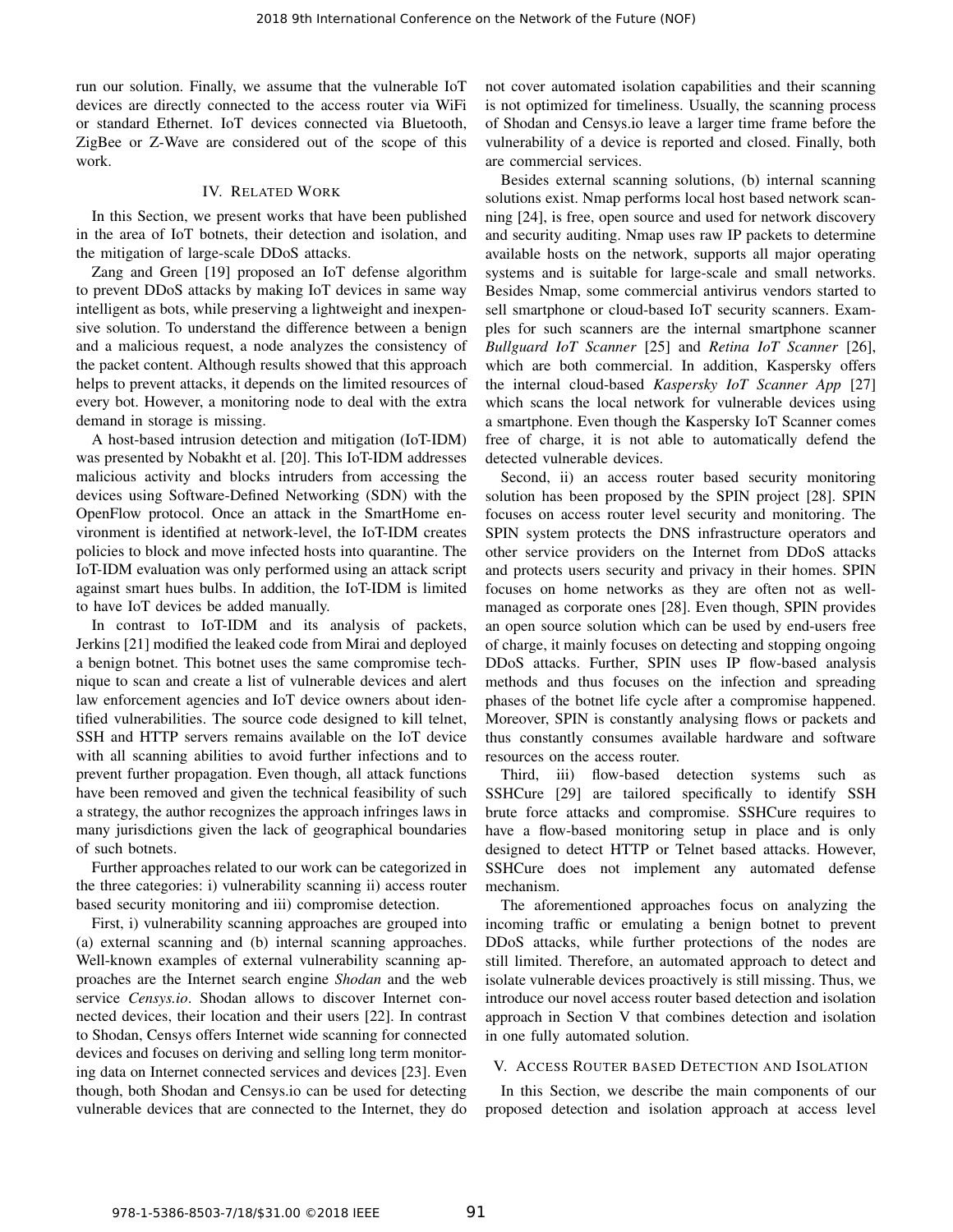

Fig. 2. Components of the IoT botnet detection and isolation approach

routers and how these components interact with each other.

## *A. Components of the IoT Botnet Defense and Isolation:*

Our IoT botnet detection and isolation approach consists of multiple SmartHome networks. These SmartHome networks are connected via an Internet connection, use an access router and various IoT devices as shown in Figure 2. Further, our approach is deployed within the access router and consists of the two main components i) *scanning* and ii) *isolation*.

#### *B. Interactions between main Components:*

The IoT devices and the access router interact with each other using DHCP and ARP. The IoT devices request their IP addresses using DHCP that is provided by the access router. Further, the IoT devices and the access router use ARP to resolve IP address to a physical machine address.

#### *C. Detection and Isolation approach*

Our IoT botnet detection and isolation approach is multiphased according to the Figure 1 and consists of the following phases: i) automated detection of vulnerable devices, ii) automated isolation based on the access routers internal firewall, iii) automated update mechanism based on the Common Vulnerability Enumeration (CVE online-service, which is used for an iv) self-optimizing scanning approach.

*1) Automated detection of vulnerable devices:* In this phase, our approach identifies the subnet address of the local network and scans for connected IoT devices. Therefore, our approach reads the DHCP lease table and the ARP cache to reduce the resource consumption on the access router and the load generated on the network interface. For each IoT device that was found a scan for common vulnerabilities is performed. This vulnerability check is done in two sequential steps. First, the IoT device is scanned for open ports or services. Second, an authentication check is performed based on a predefined list of commonly known credentials for IoT devices. This scanning process is either triggered by changes in the DCHP table or ARP cache or by an updated CVE information that matches discovered devices.

*2) Automated isolation based on the access routers internal firewall:* In this phase, automated isolation is performed by writing firewall rules to the access routers internal UCI (Unified Configuration Interface) firewall. These firewall rules

block any communication to vulnerable services of the IoT devices. At the same time, all blocking actions are reported to the user via an aggregated email and additionally displayed in the solutions own web interface. The web interface provides further guidance to the user on how to deal with the vulnerability. The user can also whitelist devices that should not be isolated by our approach.

*3) Automated update mechanism based on a CVE onlineservice:* In this phase, the CVE online-service is queried in regular time intervals (default is hourly) to identify potentially vulnerable services and IoT devices. These queries are filtered by MAC address prefixes of the discovered local IoT devices. Potentially vulnerable services are automatically parsed from the CVE data and mapped to port numbers.

*4) Self-Optimizing scanning:* The derived port numbers of the previous phase are used for a self-optimizing scanning approach, as a scan is initiated for all potentially applicable devices from the same vendor and specifically adapted to only those ports that are targeted by the newly reported vulnerability information. Therefore, the approach is able to reduce its resource consumption on the access router as well as reducing the network load generated by the re-scanning of devices.

# VI. EVALUATION

In this Section, we describe the qualitative and quantitative evaluation of the detection and isolation of IoT botnets at access level routers to limit the effects of large-scale DDoS attacks. First, we describe the characteristics of the evaluation criteria. Second, we introduce nine evaluation criteria for the detection and isolation approach. Finally, we present and summarize the results of the evaluation.

## *A. Qualitative evaluation*

In this Section, we perform a qualitative evaluation of the IoT botnet detection and isolation approach. First, we describe the characteristics of the evaluation criteria. Second, we introduce three evaluation criteria for our approach.

*1) Evaluation methodology:* The IoT botnet detection and isolation approach is evaluated based on the following nine criteria: i) Resource efficiency, ii) Scalability, iii) Platform independence, iv) Extendability, v) Dynamic device discovery, vi) Ease of Deployment, vii) Timeliness, viii) Costconsciousness and ix) Open source. These criteria derived from the requirements described in Section III-B.

The criterion 'Resource efficiency' describes the ability of the IoT detection and isolation approach to run with a low resource (e.g. CPU or memory) consumption profile and avoid interference with the core services running on the access router and the scanned devices. The criterion 'Scalability' refers to the ability to support an increasing number of IoT devices that appear in the SmartHome scenario within a couple of years. The criterion 'Platform independence' describes the ability of the IoT botnet detection and isolation approach to be deployed on multiple access router platforms. The criterion 'Extendibility' describes the ability to add new algorithms to detect and isolate novel IoT botnet families. The 'dynamic device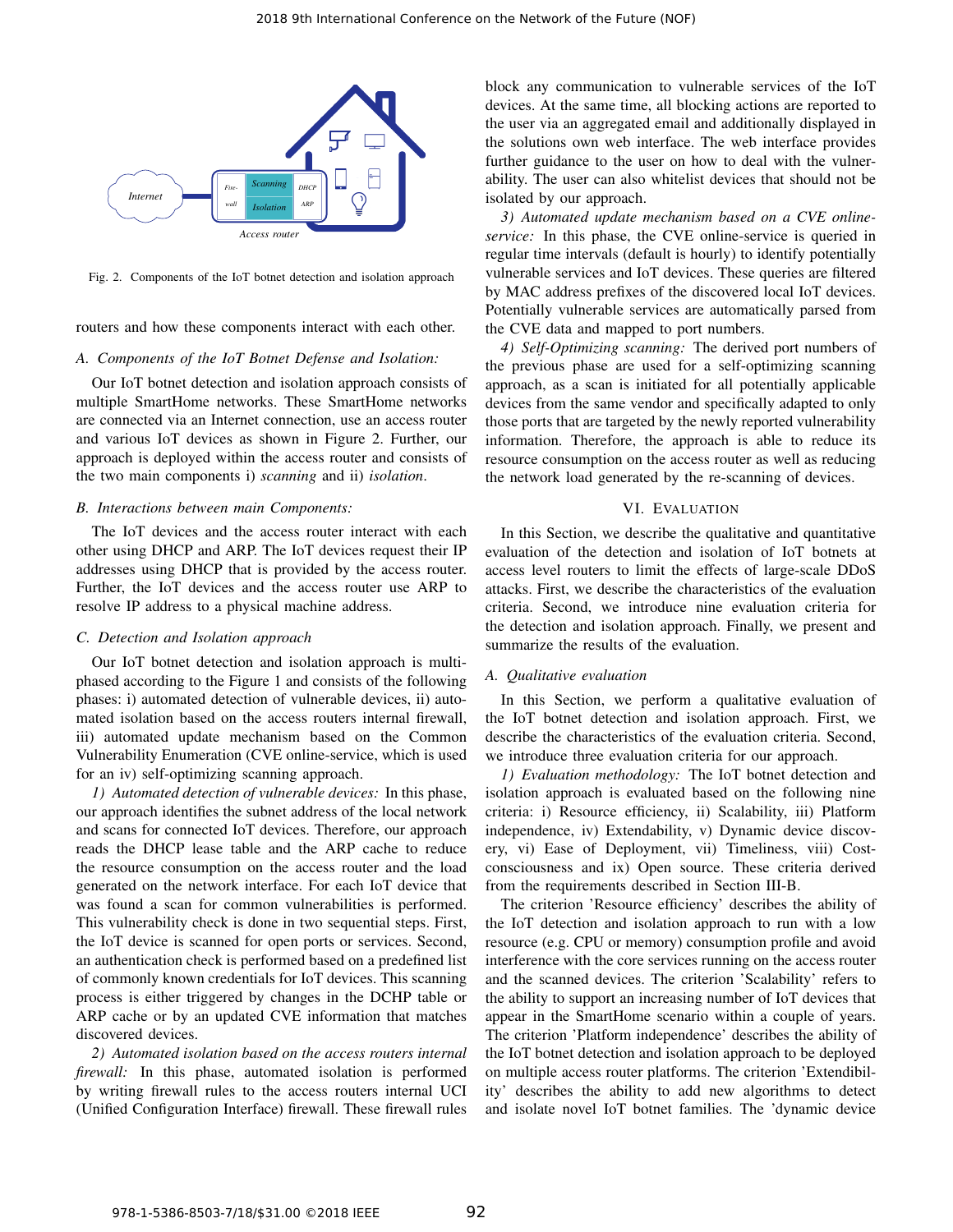discovery' criterion describes the ability to adapt the scanning and detection strategy according to dynamic changes in the network, e.g. devices joining or leaving the local network. The criterion 'Ease of Deployment' describes the ability to install and continuously run the detection and isolation solution with a minimum amount of user interaction and configuration overhead. 'Timeliness' refers to the ability by discovering currently used vulnerabilities and vulnerable IoT devices on the local network as well as isolating them to mitigate IoT botnet deployment and spreading in an appropriate amount of time. 'Cost-consciousness' refers to the criterion to avoid cost of using the IoT botnet detection and isolation approach to maximize the number of potential users and consequently to protect a larger number of vulnerable devices. The criterion 'OpenSource' refers to the public availability of source code, enabling end users to review and reconfigure the actions performed by the IoT botnet detection and isolation approach.

*2) Qualitative Evaluation Results:* In this paragraph, we present and discuss the results of the qualitative evaluation of our IoT botnet detection and isolation approach.

Scalability: The IoT botnet detection and isolation approach is scalable by design as it is based on Nmap and the Open WRT UCI firewall. Nmap is designed for performance and scanning large networks and is portable to most operating systems [24]. Further, the routers internal UCI firewall abstracts from the IPTables firewall that is designed for performance and is commonly used within linux operating systems [30]. Besides, Nmap and UCI/IPTables, we optimized the discovery of devices within the local network and therefore left enough spare resources. As a result, our IoT botnet detection and isolation approach is able to handle an increased number of devices.

Platform independence: The heterogeneity of access routers used by private end users in their home networks and the different types of operating systems used on these routers requires a platform independent IoT botnet detection and isolation approach that easily integrates within the existing infrastructure. Therefore, the implementation of our approach is based on OpenWRT, Nmap and Python. OpenWRT is a Linux derivate that was designed with a minimum size and resource consumption and is deployable on different hardware platforms as a third-party firmware on access routers of multiple vendors.

Extendibility: Our solution is extensible due to its modular and object oriented structure. The scanning component can be extended using a Plug-In to detect new IoT botnet families. Furthermore, the list of default credentials is also extensible and ensures the use of a different set of credentials of new IoT bot variants.

Dynamic device discovery: As the host discovery process uses the internal ARP table of the access route, the IoT botnet detection and isolation approach can detect changes in the network quickly and scan newly appearing devices.

Ease of deployment: To reach a maximum number of deployments, our approach uses an install process with minimal dependencies. A manual installation only requires Nmap and a Python environment to be installed. Further, OpenWRT offers public packet management services, which make the install of the IoT botnet detection and isolation approach using opkg install in the OpenWRT command line. Next, the user configures the email setting to receive notifications in case vulnerable devices were found and isolated. Optionally, the user can whitelist IoT devices to not be isolated by our approach. Our approach is preconfigured and operates automatically. To ensure the ease of deployment, our IoT botnet detection and isolation approach only requires low technical knowledge and interaction by the user.

Cost-consciousness: To reach a maximum number of end users and ISPs to deploy our approach, it is important that an IoT botnet detection and isolation approach is cost-conscious. Our IoT botnet detection and isolation approach usually does not require additional hardware and licenses. Further, our approach is free of charge and thus is cost-conscious.

Open source: Our IoT botnet detection and isolation approach is publicly available in a GIT repository to allow extension of its functionality and make its functionality transparent for privacy concerned end users.

# *B. Quantitative Evaluation*

In this Section, we perform a quantitative evaluation of the IoT botnet detection and isolation approach. First, we describe the setup of the testbeds. Second, we present the test scenario.

*1) Setup of the testbeds:* We performed the quantitative evaluation of our approach by using two different testbeds. One testbed focused on Testbed 1 consists of a real hardware. In particular, an access router (TP-Link ArcherC7AC1750v4) running a standard OpenWRT implementation as well as our router based IoT botnet defense solution, one Dahua IP camera (HDBW1320E-W), two emulated TinyCore systems and a regular personal computer representing a common home network setup. Testbed 2 consists of a virtualized network of emulated vulnerable IoT devices. We emulated multiple connected home networks based on VirtualBox, TinyCore, OpenWRT and Vagrant. The setup emulates three different home networks that are connected to an ISP. Testbed 2 consists of a Mirai C&C server, an emulated router representing the ISP network and three TinyCore systems (representing vulnerable IP cameras) that are connected via virtualized OpenWRT based access routers to this ISP network. All three TinyCore systems were emulated with 1 CPU core and 128 MB RAM. The OpenWRT access routers were emulated with 1 CPU core and 256 MB RAM. During our experiments testbed 2 was fully separated from the Internet to prevent unintended spreading of the Mirai malware.

*2) Test scenario:* The objective of the experiments is to show that a target network with constrained resources benefits from the IoT botnet detection and isolation approach. We show that our IoT botnet detection and isolation approach is usable on constrained resources and able to detect and isolate an IoT device that has been compromised by an IoT botnet. As a result, the IoT device is no longer part of the botnet and does not participate in an ongoing attack. Furthermore, we show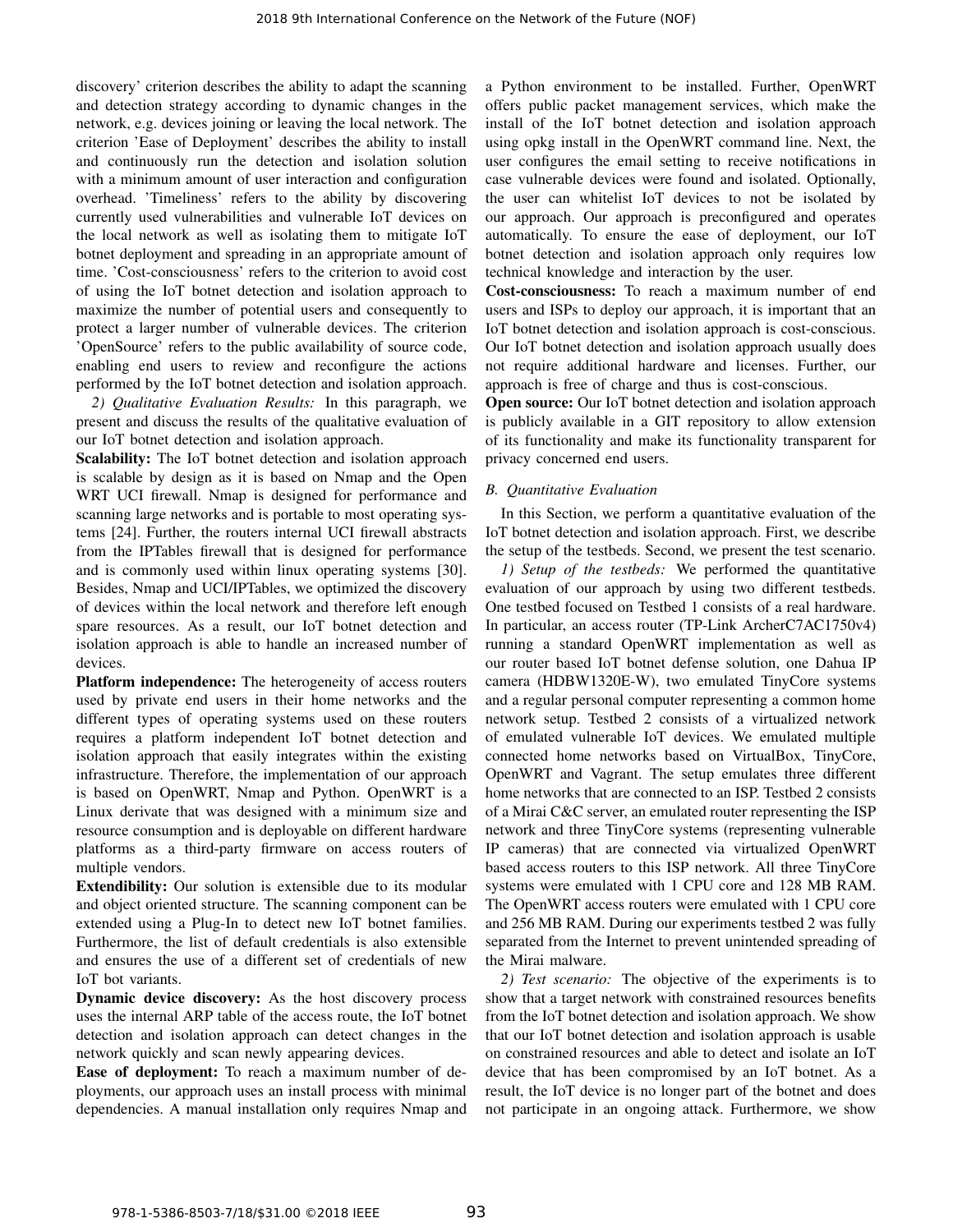

Fig. 3. Resource usage

that the IoT botnet detection and isolation approach prevents the spreading of an IoT botnet infection.

In our *testbed 1* we performed a three step experiment. First, we performed a scanning process to identify all connected IoT devices using the DHCP lease table and the internal ARP table. The benefit of using the DHCP lease table and the internal ARP table is to determine the MAC address and IP address of each connected IoT device and prevent Ping Sweeps. Second, the connected IoT devices are scanned for common vulnerabilities as described in the Subsubsection V-C1. The scanning process includes the protocols SSH, Telnet and HTTP. In the third step, we performed an automated isolation of the vulnerable IoT devices by writing firewall rules. This three step experiment was performed five times to prevent a biased result. All experiments performed scanning and bruteforce attacks on real life hardware that is commonly used in SmartHome scenarios. In this testbed, we simulated how a real end user uses the system. Further, we test the installation and initialization process of our IoT botnet defense and isolation approach and evaluate its resource consumption under real-life conditions.

In our *testbed 2* we emulated an ISP network that interconnects three home networks to evaluate our IoT botnet detection and isolation approach against real Mirai infections. Therefore, we set up our testbed 2 with three IoT devices according to Table I. For example, in our first experiment all IoT devices did not make use of our IoT botnet detection and isolation approach whereas in our third experiment the IoT device 1 and the IoT device 3 used our IoT botnet detection and isolation approach. Similar to the experiments of our testbed 1, all experiments within testbed 2 were performed five times to prevent a biased result.

*3) Quantitative evaluation results:* In this paragraph, we present and discuss the results of the quantitative evaluation of the IoT botnet detection and isolation approach.

Figure 3 summarizes the results that were derived from testbed 1. The different phases of our IoT botnet detection an isolation approach are visually represented by the vertical lines in Figure 3, e.g. the first line represents the initial host discovery, the second vertical line represents the start of the scanning for open ports, the third line represents the start of the bruteforce attack on the SSH service on port 22 while the fourth line represents the time when the vulnerable SSH service was discovered and blocked using Mirai's list of default credentials and the access routers internal firewall. The subsequent vertical lines represent the same processes for the telnet and the http service. Regarding the requirements from Section III-B we derived the following results:

Resource efficiency: To evaluate the efficiency of our approach, we run our experiments using the Linux real-time process monitor program *top* that is pre-installed on many linux/unix operating systems. *Top* provides an overview of used system resources and running processes. This evaluation was performed on testbed 1. As shown in Figure 3 our IoT botnet detection and isolation approach uses around 12.5% RAM while running where as in total 63% of the available RAM on the access router are in use. As a result, our IoT botnet detection and isolation approach requires around 16 MB RAM on average.

Further, our IoT botnet detection and isolation approach consumes between  $1\%$  and  $5\%$  of CPU usage on average while running as shown in Figure 3. However, the CPU peaks at the beginning of each host's scan throughout the five experiments. Our experiments reported that the authentication of SSH is one of the reasons why the CPU load is high, whereas Telnet and HTTP checks turn the CPU usage back to normal.

Timeliness: To support timeliness in detection and isolation of vulnerable IoT devices, our IoT botnet detection and isolation approach implements a regular and self-optimized scanning approach based on external CVE data. Using our *testbed 1*, we found that the automated detection of vulnerable devices took 12.17 seconds, the port scan took 30.30 seconds on average. As the scan of the SSH, Telnet and HTTP protocol is performed sequentially and each found vulnerability is blocked immediately, the scanning and blocking process of SSH, Telnet and HTTP took 582.17 seconds on average. Timely reaction to newly discovered vulnerabilities is implemented on an hourly basis. Furthermore, using the internal ARP cache allows timely detection of devices joining the network.

In addition, Table I summarized the results of our experiments using *testbed 2*. The results show that the use of our IoT botnet detection and isolation approach systematically protects SmartHome networks and vulnerable IoT devices are effectively protected against Mirai infections. For example, the IoT devices within the first experiments did not use our IoT botnet detection and isolation approach and were able to be compromised by the Mirai botnet. In contrast, the third experiment showed a partial use of our IoT botnet detection and isolation approach and as a consequence only the unprotected IoT device was infected with the Mirai malware.